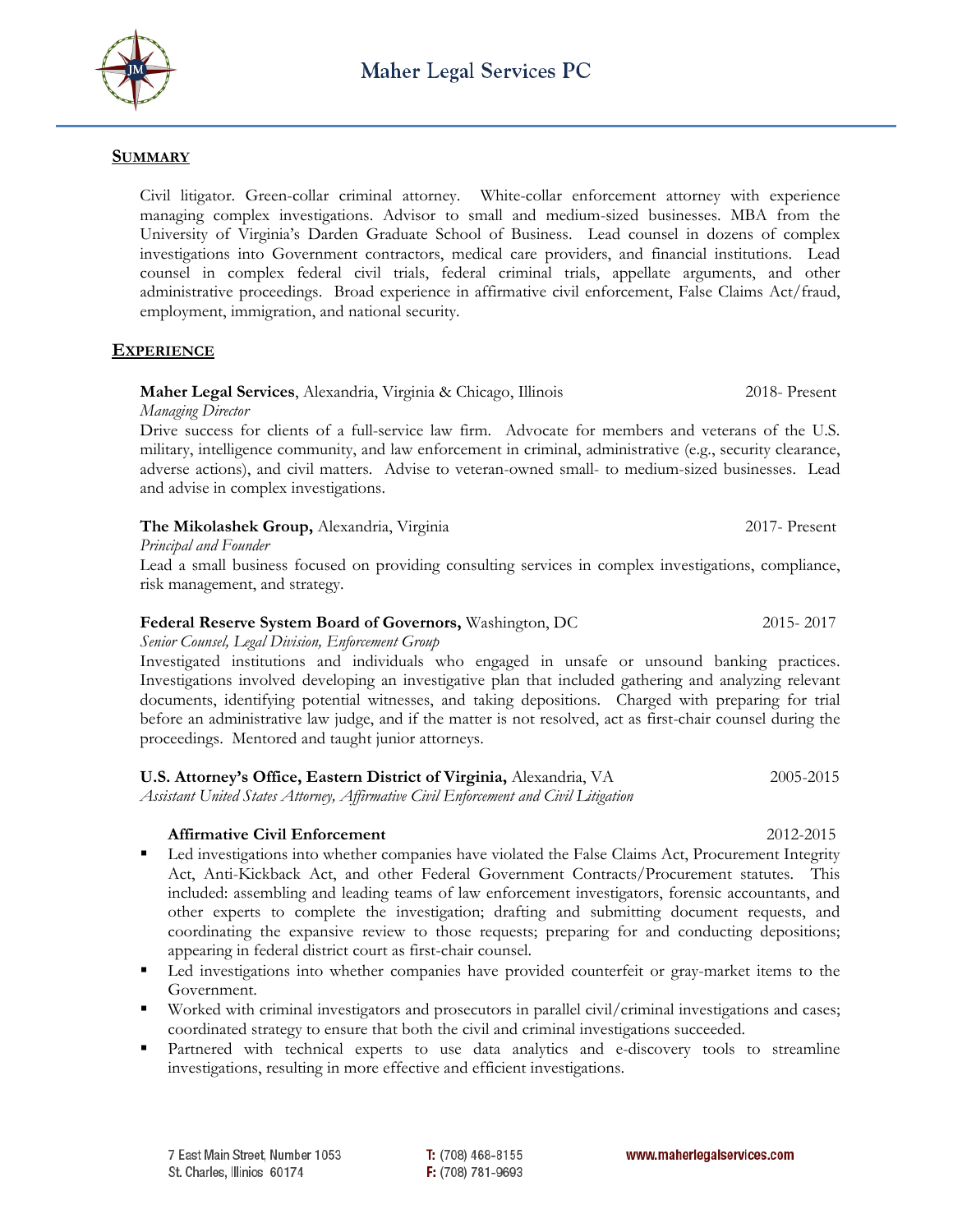### **General Civil Litigation** 2005-2012

- Served as lead counsel representing the United States, its agencies, and officials in various civil cases filed in federal district courts (primarily the Eastern District of Virginia – the fastest federal docket in the nation), United States courts of appeals, and state courts in a wide variety of civil cases.
- Drafted and filed memoranda in over 100 dispositive motions and discovery-related motions, and presented oral argument in dozens of motions. Cases included: employment, immigration; national security, torts (medical malpractice and personal injury), and civil rights.
- Engaged in extensive civil discovery, serving as lead counsel taking dozens of depositions, and defending Federal Government employees (including senior executives) in hundreds of depositions.
- Mentored junior attorneys in dozens of cases; reviewed dispositive motions they drafted, and guided them as they developed case strategy, conducted discovery, prepared for and took depositions, negotiated settlements, prepared for trial, and litigated civil cases.

| United States Army Judge Advocate General's Corps                                                                                                                                                                                | 1997 - 2005 |
|----------------------------------------------------------------------------------------------------------------------------------------------------------------------------------------------------------------------------------|-------------|
| <b>U.S. Army Litigation Division, Arlington, VA</b>                                                                                                                                                                              | 2001-2005   |
| $\mathbf{r}$ , and the set of the set of the set of the set of the set of the set of the set of the set of the set of the set of the set of the set of the set of the set of the set of the set of the set of the set of the set |             |

*Litigation Attorney*

Defended the U.S. Army in dozens of lawsuits filed in federal district and appellate courts. Co-chaired and won two jury trials. Took and defended dozens of depositions. Drafted over 100 briefs, including dispositive motions, which Department of Justice colleagues filed in federal courts.

#### **U.S. Army Legal Services Agency**, Arlington, VA 2000-2001

*Appellate Criminal Defense Counsel*

Represented over 100 clients with felony convictions. Drafted over seventy briefs, and presented oral argument in several cases. Served as Supreme Court Coordinator, preparing petitions for certiorari and *amicus curiae* briefs.

## **3rd Infantry Division**, Fort Stewart, GA 1997-2000

*Prosecutor/ Legal Advisor* 

Prosecuted approximately thirty felony criminal trials, including kidnapping, rape, larceny, drug distribution, and aggravated assault cases. Worked closely with law enforcement officers in all aspects of investigation and prosecution.

Served as principal legal advisor to an armored task force, and accompanied the task force during a deployment to the Middle East. Advised in all areas of law, including criminal law, personnel matters, international law, and foreign claims.

## **EDUCATION**

**University of Virginia, Darden Graduate School of Business,** Charlottesville, Virginia Master of Business Administration, 2014

**Dickinson School of Law of Pennsylvania State University** Carlisle, Pennsylvania Juris Doctor, 1996

**Shippensburg University of Pennsylvania**, Shippensburg, Pennsylvania Bachelor of Arts in English, *magna cum laude*, 1993

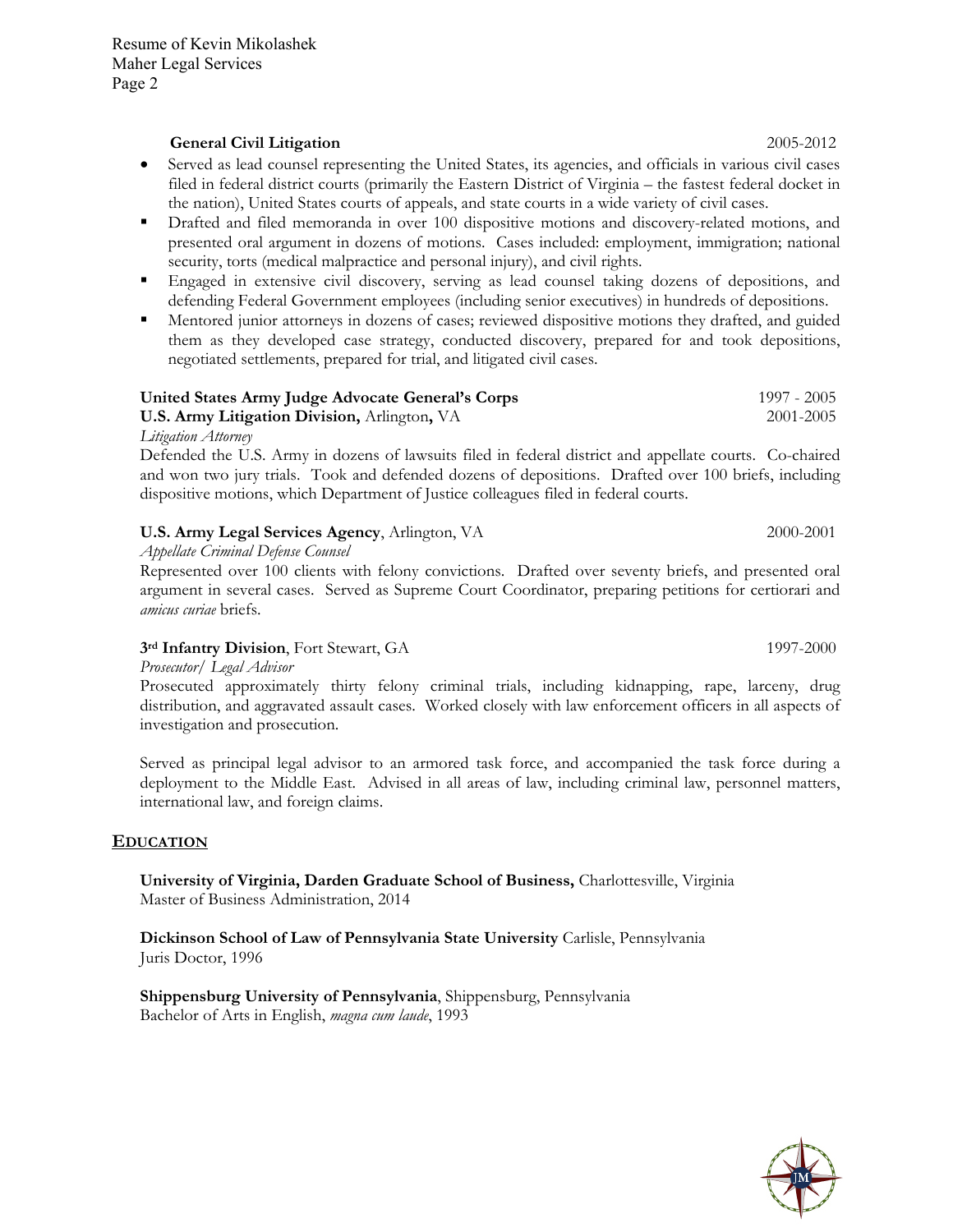Resume of Kevin Mikolashek Maher Legal Services Page 3

## **THOUGHT LEADERSHIP**

- Panel Member, "Civil and Criminal Enforcement Measures Related to Counterfeit Parts," ABA Public Contract Law Section Task Force on Counterfeit Parts, June 2015, Washington, DC
- Panel Member, "Procurement Fraud," DOJ Affirmative Civil Enforcement for Attorneys Seminar, DOJ National Advocacy Center, August 2015, Columbia, South Carolina

# **ADDITIONAL ACTIVITIES**

- Agile Project Management: Certified "Scrum Master"
- Board of Directors, Western Fairfax Christian Ministries, 2015 Present
	- o Treasurer and Chair, Finance Committee
	- o Chair, Risk Management Committee
- District of Columbia Bar Association Advocacy & Justice Clinic, *Pro Bono* Attorney, 2012 2014

## **REPRESENTATIVE CASES**

## **Affirmative Civil Enforcement**

- *Health Care Fraud Qui Tam Lawsuit.* Along with other DOJ attorneys, represented the United States in an intervened *qui tam* lawsuit alleging that a company that operates nursing homes across the nation defrauded the Government by billing Medicare, Medicaid, and Tricare for unnecessary services. Participated in formulating discovery and trial strategy; participated in settlement negotiations with opposing counsel.
- *Procurement Fraud Settlement Arising from Delivery Services Contract.* Co-counsel in a case in which DOJ reached a \$25 million settlement in a lawsuit alleging a commercial package delivery services corporation defrauded multiple Federal Government agencies by falsifying package delivery service times.
- *Permanent Injunction in Cyber Case.* First-chair counsel in a civil lawsuit arising from a joint criminal-civil action against the manufacturer of an illegal eavesdropping website and smartphone application. Won a permanent injunction shutting down the website and application permanently. Worked alongside criminal prosecutors to ensure successful result from both the criminal and civil case efforts.
- *Procurement Fraud Investigation into Aircraft Manufacturer and Subcontractors.* Lead counsel in investigation into *qui tam* lawsuit in which the relator alleged that a defense contractor failed to perform required tests on military aircraft parts. Assembled and guided a team of twelve, which consisted of attorneys, federal law enforcement officers, subject-matter experts, forensic auditors, and litigation support experts. Coordinated and led multiple interviews of potential witnesses. Drafted document requests that resulted in the gathering of thousands of documents, and coordinated the review of those documents by law enforcement agents, auditors, and experts. Led conversations with counsel representing the prime contractor and subcontractors. Led the coordination with the Department of Defense to come to a successful resolution.
- *Servicemembers Civil Relief Act Settlement after Investigation into Large Bank.* Member of DOJ team that reached a \$12 million settlement after investigation into whether one of the ten biggest banks in the country violated the Servicemembers Civil Relief Act by unlawfully foreclosing on mortgages, repossessing vehicles, and failing to provide interest rate reductions to servicemembers.